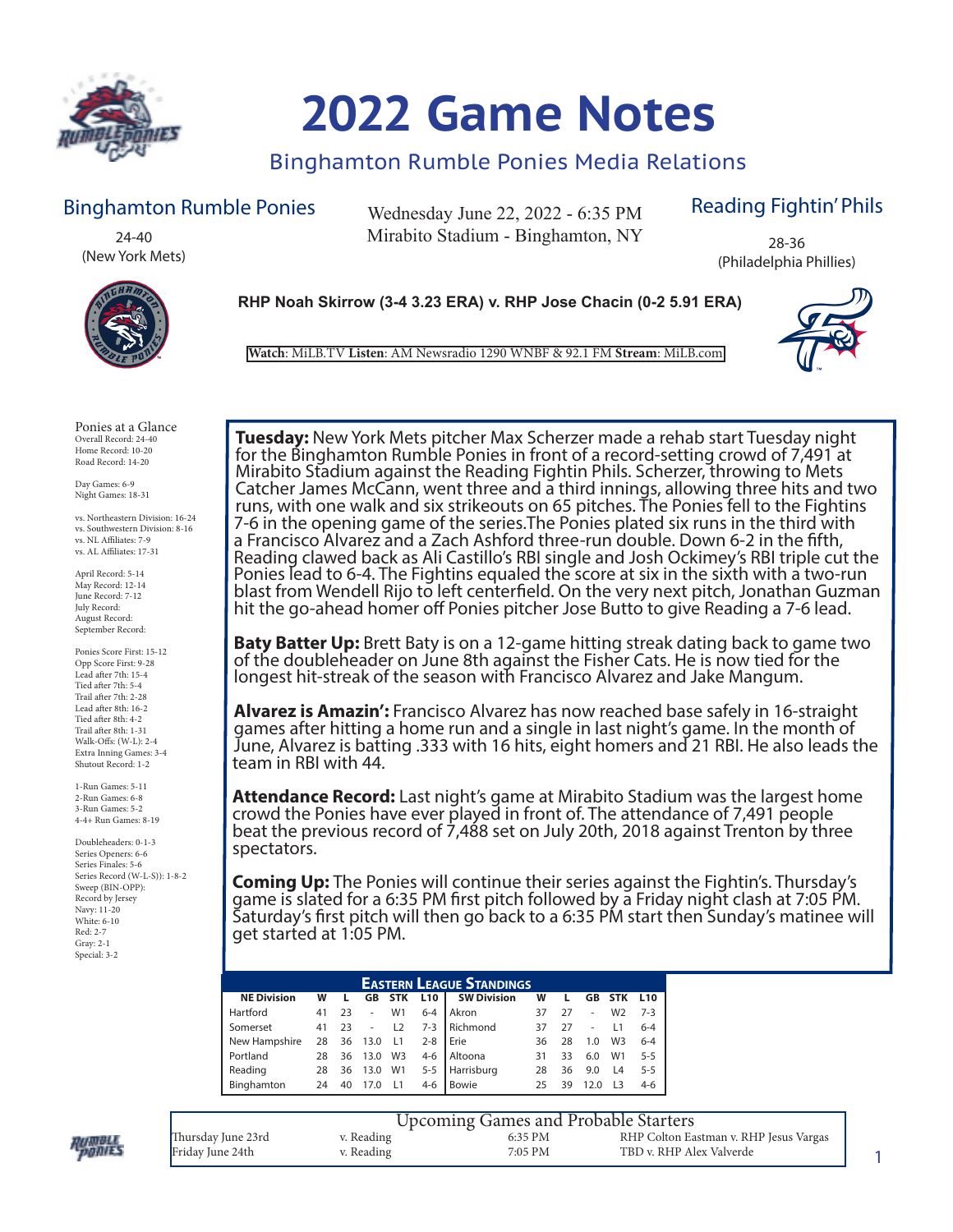## **Rumble Ponies Starting Pitcher**



### #16 Jose Chacin

Age: 25 Age: 25 Hometown: Ciudad Bolivar, Venezuela HT: 6'4"<br>Pro Experience: 5th year BIN (AA Experience): 1st year WT: 192 BIN (AA Experience): 1st year Acquired: MiLB FA 2021 College: N/A B/T: R/R

|                    |      |                   |    |    |          | <b>LAST TWO YEARS</b> |       |     |    |    |    |    |     |
|--------------------|------|-------------------|----|----|----------|-----------------------|-------|-----|----|----|----|----|-----|
| Club               | Year | W-L<br><b>ERA</b> | G  | GS | CG       | <b>SHO</b>            | IP    | н   | R  | ER | HR | BB | SO. |
| <b>Great Lakes</b> | 2019 | 4.68<br>$11 - 8$  | 26 | 12 | 0        | $\mathbf 0$           | 127.0 | 147 | 72 | 66 | 9  | 26 | 95  |
| <b>GCL Mets</b>    | 2021 | 0.90<br>$1 - 0$   | 5  | 2  | 0        | $\Omega$              | 10.0  |     |    |    |    |    | 9   |
| St. Lucie          |      | $3 - 2$<br>3.86   | 5  | 5  | $\Omega$ | $\mathbf 0$           | 28.0  | 24  | 13 | 12 | 4  | 8  | 25  |
| Brooklyn           |      | $3 - 1$<br>3.57   | 4  | 4  | $\Omega$ | $\mathbf 0$           | 22.2  | 15  | q  | 9  |    |    | 24  |
| Brooklyn           | 2022 | 1.53<br>$0 - 1$   | 4  | 4  | 0        | 0                     | 17.2  | 14  |    |    |    |    | 22  |
|                    |      |                   |    |    |          |                       |       |     |    |    |    |    |     |

**Last Start:** Started on 6/15 in game two of the doubleheader against Bowie. Pitched four and a third innings giving up 10 hits and four runs while walking none and striking out six in a loss.

**2021**: Spent 2021 with the GCL Mets, St. Lucie and and Brooklyn going a combined 7-3 with a 3.26 ERA. He pitched 60.2 innings while striking out 58 batters with an opposing batting average of .186.

**BACKGROUND**: Signed as an international free agent with the Los Angeles Dodgers on 9/16/15 and was released on 4/28/21. Signed by the Mets on 6/1/21.

**Transactions:** Transferred to Binghamton on 5/2/22.

| IP<br>R<br><b>ER</b><br>HR<br>SO<br><b>AVG</b><br><b>ERA</b><br><b>GAME</b><br><b>DEC</b><br>н<br><b>BB</b><br><b>ND</b><br>$\overline{2}$<br>5/4 @ HFD<br>7.0<br>4<br>$\overline{2}$<br>$\mathbf{1}$<br>$\mathbf{1}$<br>3<br>.160<br>2.57<br><b>ND</b><br>$\mathbf 0$<br>$\overline{2}$<br>9<br>5/10 @ NH<br>4.2<br>$\overline{2}$<br>0<br>$\mathbf 0$<br>.146<br>1.54<br>$\mathbf{1}$<br>3<br>5/15 @ NH<br><b>ND</b><br>2.0<br>$\mathbf 0$<br>0<br>$\mathbf 0$<br>$\mathbf 0$<br>1.32<br>.128<br>3<br><b>ND</b><br>9<br>2.17<br>5/21 v. AKR<br>4.1<br>4<br>4<br>0<br>1<br>.217<br>5/27 @ REA<br>5<br>3<br>3<br>3<br><b>ND</b><br>6.2<br>$\mathbf{1}$<br>$\mathbf{1}$<br>3.28<br>.211<br>6/2 v. SOM<br><b>ND</b><br>5<br>3<br>3<br>5<br>5.1<br>$\overline{2}$<br>.216<br>3.60<br>$\mathbf{1}$<br>6<br>7<br>6/9 v. NH<br>Г<br>$\overline{7}$<br>$\mathbf{1}$<br>$\mathbf 0$<br>$\mathbf{1}$<br>.252<br>0.2<br>5.58<br>6/15 v. BOW<br>$\mathbf{1}$<br>Г<br>4.1<br>10<br>4<br>$\overline{4}$<br>$\pmb{0}$<br>6<br>5.91<br>.283 |  |  | 2022 SEASON LOG |  |  |         |
|------------------------------------------------------------------------------------------------------------------------------------------------------------------------------------------------------------------------------------------------------------------------------------------------------------------------------------------------------------------------------------------------------------------------------------------------------------------------------------------------------------------------------------------------------------------------------------------------------------------------------------------------------------------------------------------------------------------------------------------------------------------------------------------------------------------------------------------------------------------------------------------------------------------------------------------------------------------------------------------------------------------------------|--|--|-----------------|--|--|---------|
|                                                                                                                                                                                                                                                                                                                                                                                                                                                                                                                                                                                                                                                                                                                                                                                                                                                                                                                                                                                                                              |  |  |                 |  |  | Result  |
|                                                                                                                                                                                                                                                                                                                                                                                                                                                                                                                                                                                                                                                                                                                                                                                                                                                                                                                                                                                                                              |  |  |                 |  |  | $L$ 3-2 |
|                                                                                                                                                                                                                                                                                                                                                                                                                                                                                                                                                                                                                                                                                                                                                                                                                                                                                                                                                                                                                              |  |  |                 |  |  | W 2-1   |
|                                                                                                                                                                                                                                                                                                                                                                                                                                                                                                                                                                                                                                                                                                                                                                                                                                                                                                                                                                                                                              |  |  |                 |  |  | $L$ 5-4 |
|                                                                                                                                                                                                                                                                                                                                                                                                                                                                                                                                                                                                                                                                                                                                                                                                                                                                                                                                                                                                                              |  |  |                 |  |  | W 5-4   |
|                                                                                                                                                                                                                                                                                                                                                                                                                                                                                                                                                                                                                                                                                                                                                                                                                                                                                                                                                                                                                              |  |  |                 |  |  | W 6-4   |
|                                                                                                                                                                                                                                                                                                                                                                                                                                                                                                                                                                                                                                                                                                                                                                                                                                                                                                                                                                                                                              |  |  |                 |  |  | $L$ 6-4 |
|                                                                                                                                                                                                                                                                                                                                                                                                                                                                                                                                                                                                                                                                                                                                                                                                                                                                                                                                                                                                                              |  |  |                 |  |  | $L9-5$  |
|                                                                                                                                                                                                                                                                                                                                                                                                                                                                                                                                                                                                                                                                                                                                                                                                                                                                                                                                                                                                                              |  |  |                 |  |  | $L$ 4-0 |
|                                                                                                                                                                                                                                                                                                                                                                                                                                                                                                                                                                                                                                                                                                                                                                                                                                                                                                                                                                                                                              |  |  |                 |  |  |         |

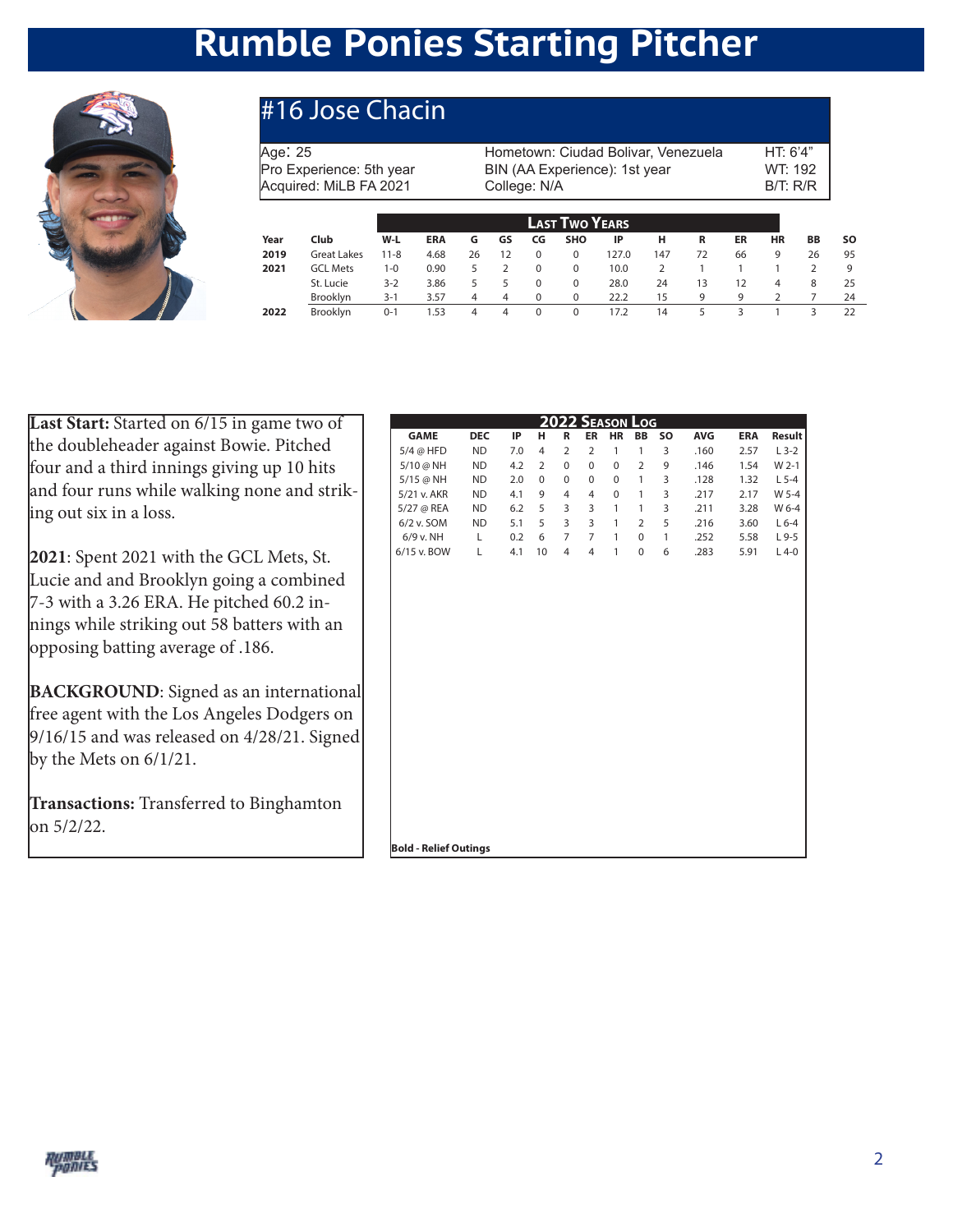## **Rumble Ponies Position Player Notes**

### #24 Alvarez, Francisco Age: 20 Int'l FA (2018) Guatire, Venezuela

- Mets #1 Prospect according to MLB Pipeline. 10th ranked prospect on MLB Pipeline's "Top 100"<br>• 2021 15G w/ Low-A St. Lucie: hit .417 (20-48) and with 12 RBI over 15 G. 84 G w/ High-A Brooklyn: .247,<br>• 22 HR, 58 RBI.
- 
- Catcher signed by Mets on July 2, 2018.<br>24 total homers in 2021 was second-most among minor-league teenagers (MLB Pipeline)<br>Transactions: Rumble Ponies Opening Day Roster
- 

### #9 Ashford, Zach Age: 25 6th Round, 2019 Clovis, CA

- 2021 with St. Lucie (A) and BRK (A+)...SLU: .340 over 14G, BRK: .236, 1 HR, 21 RBI over 72G<br>
'19 across Rookie, short-season A, and A+: .254, 3 HR, 30 RBI<br>
Drafted out of Fresno State...First-Team All-Mountain West senior
- 
- 

### $\#22$  Baty, Brett  $\qquad \qquad$  Age: 22 1st Round (2019) Round Rock, TX

- Mets #2 overall prospect on MLB Pipeline, #27 overall...drafted by Mets with the 12th overall pick in the 2019 draft out of Lake Travis High School in Austin, Texas.
- 2021: 51G with Brooklyn (High-A): .309, 7 HR, 34 RBI...40 G with Binghamton (AA): .272, 5 HR, 22 RBI Went 4-4 with 6 RBI w/3 runs scored and the go-ahead two-run double on 7/24 vs. Erie...fell a triple shy of
- the Ponies first cycle since 2018...also played in Arizona Fall League last year.<br>Transactions: Rumble Ponies Opening Day Roster

### $#7$  Cortes, Carlos  $Age: 24$  3rd Round (2018) Orlando, FL

- 
- 
- Started the 2022 season in Syracuse batting .168.<br>Second stint in Binghamton. Batted .257 with 14 home runs and 57 RBI in 2021.<br>Played his college ball at South Carolna and was part of the 2017 SEC All-Freshman and All-Tou teams.<br>Transactions: Transferred to Binghamton on 5/23.
- 

### $\#$   $2$  Mauricio, Ronny  $A$ ge: 21 Int'l FA (2017) San Pedro De Macoris, DR

- 
- Mets #3 Prospect according to MLB Pipeline. 78th ranked prospect on MLB Pipeline's "Top 100".<br>Made Ponies Debut on 9/10/21 @ Portland...in 8 games with Binghamton: .323 (10-31), 1 HR, 1 RBI...in<br>100G w/ Brooklyn: .242, 19
- Signed by the Mets as an International Free Agent on July 2, 2017. Transactions: Rumble Ponies Opening Day Roster
-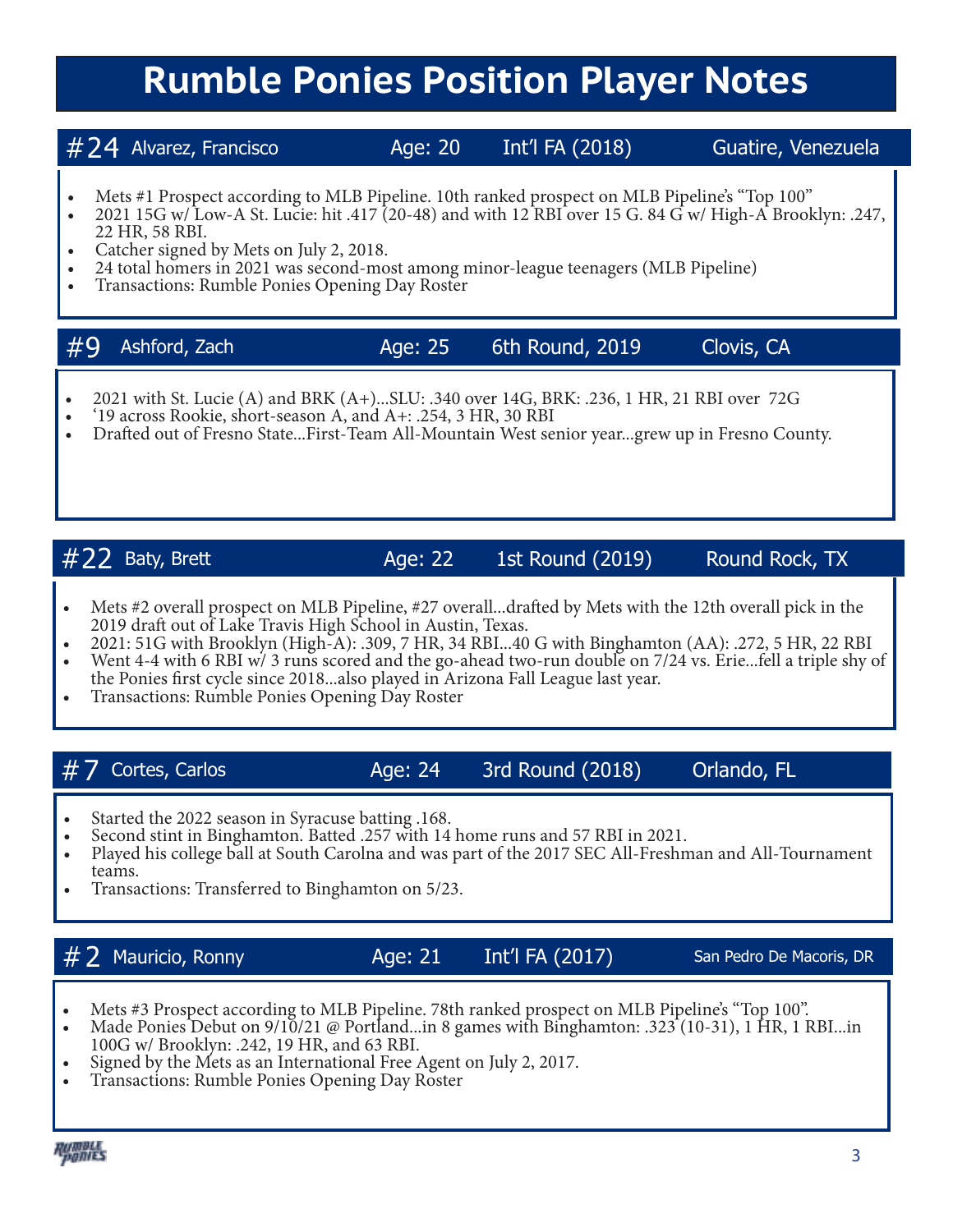## **Rumble Ponies Position Player Notes**

 $# 1$  McIlwain, Brandon  $|$ Age: 24 MiLB FA (2020) Newtown, PA

- 
- 
- 2021 with St. Lucie: Batted .255 with seven homers and 40 RBI<br>Batted .298 in Brooklyn with three homers and 17 RBI in 48 games in 2022.<br>Played baseball and football at South Carolina then transferred to California where he
- Transactions: Transferred to Binghamton on 6/18.

### $# 5$  Rodriguez, Manny  $Age: 25$  10th Round (2018) Brooklyn, NY

- 
- 2021 with Rumble Ponies: 70 Games: .210, 6 HR, 26 RBI<br>• .940 fielding percentage last year, with 64 of 70 games played at shortstop<br>• Born in NYC, attended High School at Calvert Hall in Baltimore...<br>• Transactions: Rumb
- 
- 

### $\#19$  Senger, Hayden  $\qquad \qquad$  Age: 25 24th Round (2018) Hamilton, OH

- Ponies: Catcher made AA debut on 5/25...Hit .357 over first 6 games with Ponies...Yr w/ BNG (50G): .254, 3 HR, 10 RBI ...w/ BRK: 11G - .302, 2 HR, 4 RBI...played in Arizona Fall League last year • Drafted out of Miami University (Ohio)...First-Team All MAC in 2018 • Transactions: Rumble Ponies Opening Day Roster
- 
- 

 $\#$  2 0 Vasquez, Jeremy  $\angle$  Age: 25 28th Round (2017) Palm City, FL

- Started 2021 w/ Ponies (32 G): .171, 1 HR, 11 RBI...w/ High-A Brk (51G): .273, 7 HR, 30 RBI...5 G with St.
- 
- Went 2-3 in his Double-A debut on 8/23/19 @ NH...2019 BNG: 12 G, .231 (9-39), 6 BB<br>• Started collegiate career at Univ. of Florida (2 years) before transferring to Nova Southeastern (Fort Lauderdale, FL)<br>• Transactions:
- 

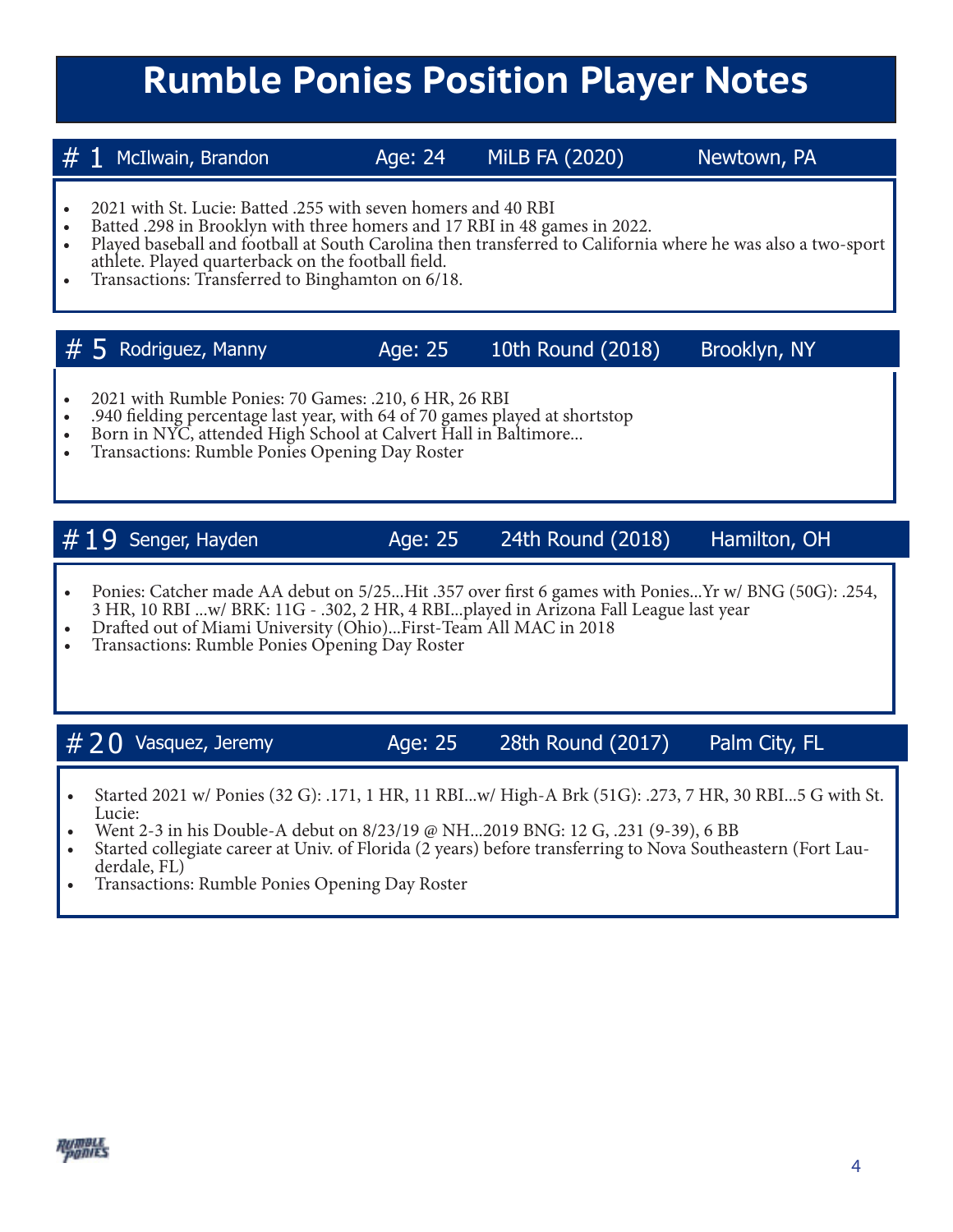## **Rumble Ponies Position Player Notes**

| $#21$ Winaker, Matt |  |
|---------------------|--|
|                     |  |

Age: 26 5th Round (2017) Alamo, CA

- 
- Hit first grand slam of his career on 4/10/22 at Hartford which tied the game at 8.<br>• Made Rumble Ponies debut on 5/19/21...2021 w/ BNG (59G): .260, 2 HR, 14 RBI...hit .292 in 7 gms with High-A BRK...5 G with AAA Syracus
- Named to 2017 first team All-Pac 12 during his junior year Transactions: Rumble Ponies Opening Day Roster
- 

### #3 Young, Wyatt Age: 22 15th Round (2021) Honolulu, HI

- 
- 
- Started the season in Brooklyn then got promoted to Syracuse on 4/15.<br>• Made Ponies debut on 5/10 at New Hampshire and went 1-4.<br>• Drafted in the 15th round of the 2021 draft and played his college ball at Pepperdine. Ea WCC All-Freshman team in 2019 after batting .313 and leading the team with 67 hits.<br>• Transactions: Transferred to Binghamton on 5/9.
-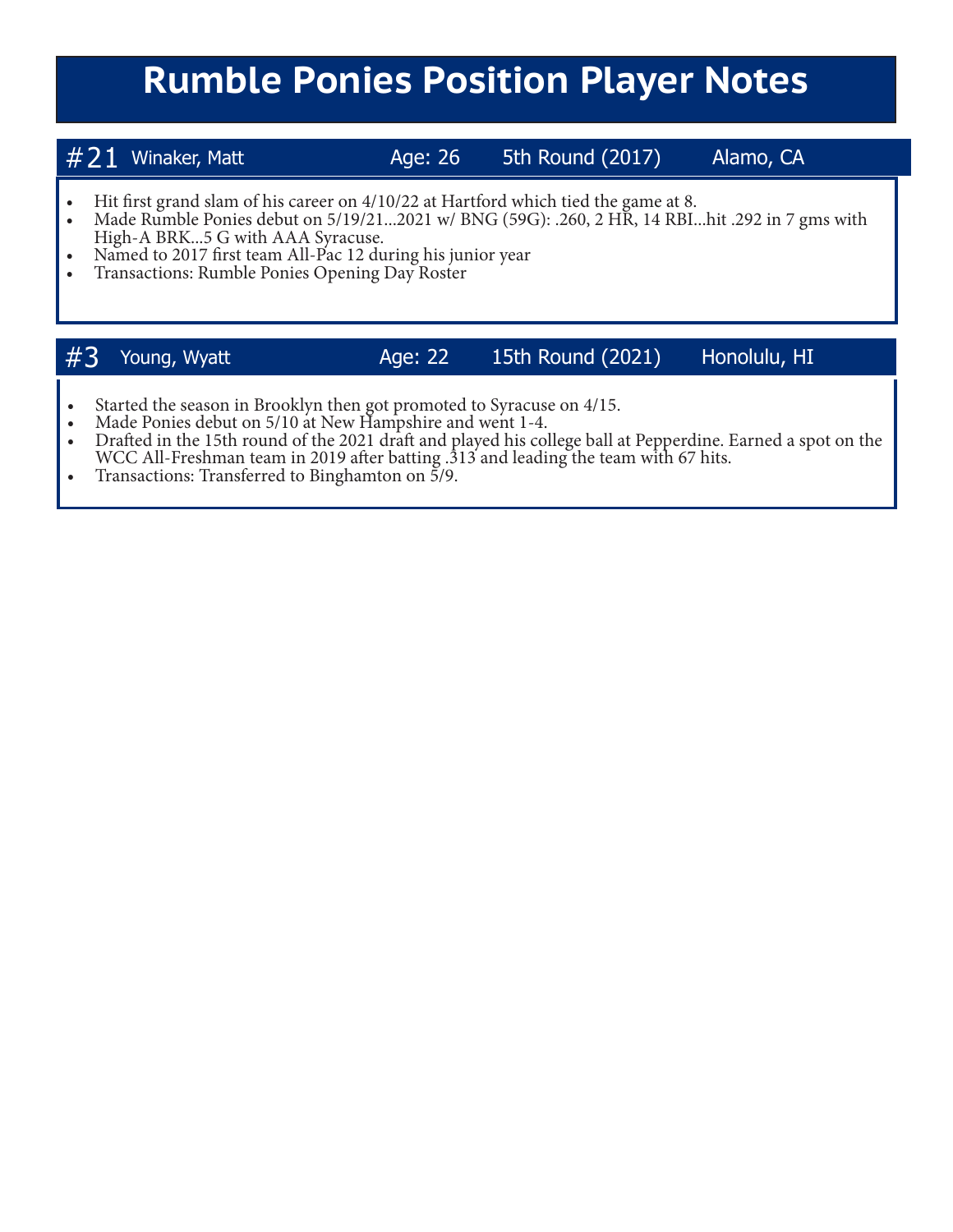## **Rumble Ponies Bullpen Notes**

 $\#$  17 Campos, Yeizo  $\qquad \qquad$  Age: 25 Int'l FA (2016) Barcelona, VZ

- 2021 w/ Ponies: 1-1, 3.89 ERA (19G, 2GS)...12 app with SYR, 1-1 3.14ERA made AA debut v ERI 7/31/19...2019 w/ Ponies : 0-3, 5.52 ERA (8G, 1GS) Transactions: 2022 Opening Day Roster
- 
- 

### $\#$  29 Edwards, Andrew  $\qquad \qquad$  Age: 24 31st Round, (2019) Las Cruces, NM

- 
- 
- '21 in Brooklyn & Binghamton: Registered a 2.22 ERA in 18 games in Brooklyn (A) and made six apperances for Binghamton with a 0.96 ERA.<br>- Spent 2019 in Brooklyn going 3-2 with a 3.30 ERA in 16 games tallying a hold and
- Che of two NMSU Aggies on the Ponies roster, the other being Marcel Renteria.

| $\#10$ Hejka, Josh | Age: 25 | MiLB FA (2019) | Dearborn, MI |
|--------------------|---------|----------------|--------------|
|--------------------|---------|----------------|--------------|

- 
- Signed as a free agent with the Mets in 2019 after playing his college ball at Johns Hopkins.<br>Started the season in Brooklyn pitching in six games and not allowing a run in 7.2 innings giving up five<br>hits, walking two and
- Set one Johns Hopkins single season record for pitching appearances and one career record for saves. Registered 25 games pitched in a season and finished his career with 15 saves.

 $#28$  Lasko, Justin  $|428 \rangle$  Age: 25 30th Round (2019) Bridgeport, CT

- 
- Pitched 16.1 innings with the Ponies before being placed on the Development List.<br>Lasko has pitched across two levels with 7-5 record and 2.39 ERA with St. Lucie (A) and Brooklyn (A+)<br>Drafted during the 30th round in 2019
- 
- 

 $\#31$  Mitchell, Andrew Age: 27 14th Round, (2018) New Orleans, LA

- 
- Started the season in Syracuse pitching in 10 games with a 5.17 ERA in 15.2 innings pitched.<br>• Had a stint with the Ponies in 2021 going 3-1 with a 3.15 ERA appearing in 17 games with 29.1 innings pitched.
- Played his college ball on The Plains at Auburn.<br>• Transactions: Transferred to Binghamton on June 1st.
-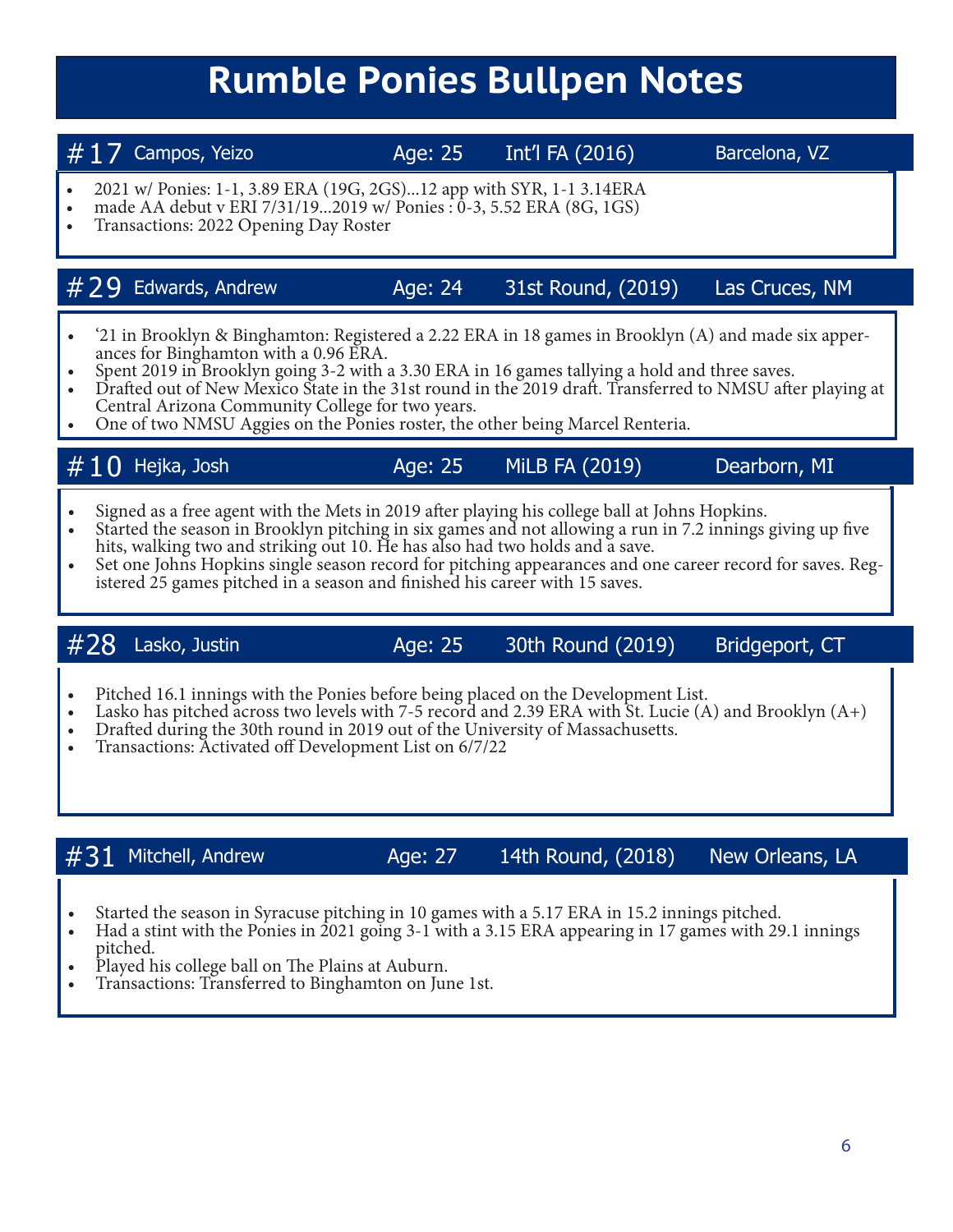## **Rumble Ponies Bullpen Notes**

7

### #27 Núñez, Dedniel Age: 26 Int'l FA (2016) Puerto Plata, DR

- 
- Pitched in three games with St. Lucie registering 4.2 innings giving up one hit and striking out six. Returned to the Mets by the San Francisco Giants on November 19, 2021 after being claimed off waivers by
- Signed by the Mets as an International Free Agent on October 21, 2016.

### $\#18$  Parsons, Hunter  $\qquad \qquad$  Age: 24 19th Round, (2019) Salisbury, MD

- 
- Started the season in Brooklyn going 3-0 with a 1.83 ERA in 19.2 innings pitched 2019 Third-Team All-Big Ten at Maryland in 2019. His 10 wins in 2019 was third-most in a single season
- Drafted by Cleveland in the 40th round of the 2015 MLB Draft but decided to enroll at Maryland.<br>• Transactions: Transferred to Binghamton on June 1st.
- 

### #43 Santos, Antonio Age: 25 Waivers (2021) Villa Gonzalez, DR

- Claimed off waivers on 11/24/21 and spent the first part of the season in Syracuse going 1-0 with an 8.49 ERA in 11.2 innings pitched.
- In Made MLB debut for Colorado Rockies on  $9/1/20$  and appeared in 10 games over parts of the the 2020 and 2021 seasons.
- Spent 2021 with the Albuquerque Isotopes and pitched for the Hartford Yard Goats in 2019. Transactions: Transferred to Binghamton on May 31st.
- 

### $#$  6 Taveras, Willy  $#$  Age: 24 Int'l FA (2016) Villa Isabella, DR

- 2021: played across 3 levels...AA Debut: 9/5/21 @ Por: 1 IP, 0H, 0 BB, 2K...9/17/21 vs REA: 2IP, 2H, 0 R, 0 BB)...1.77 ERA in 12 G w/ BRK (A+), 3.33 ERA in 18 G w/ SLU (A) 2019 w/ Columbia (A): 5.14 ERA over 29 gms.<br>Signed with Mets as International FA on 6/1/16 • Transactions: Rumble Ponies Opening Day Roster
- 
- 
- 

### $\#$  4 Yamamoto, Jordan  $\qquad \qquad$  Age: 26 Trade (2021) Honolulu, HI

- Acquired in a trade on  $2/1/21$  from the Miami Marlins. Spent the first part of the season in Brooklyn appearing in three games.<br>• Made his MLB debut on  $6/12/19$  with the Marlins and spent parts of three years in the 2
- 
- Drafted by the Milwaukee Brewers in the 12th round of the 2014 draft.<br>• Transactions: Transferred to Binghamton on May 31st.
-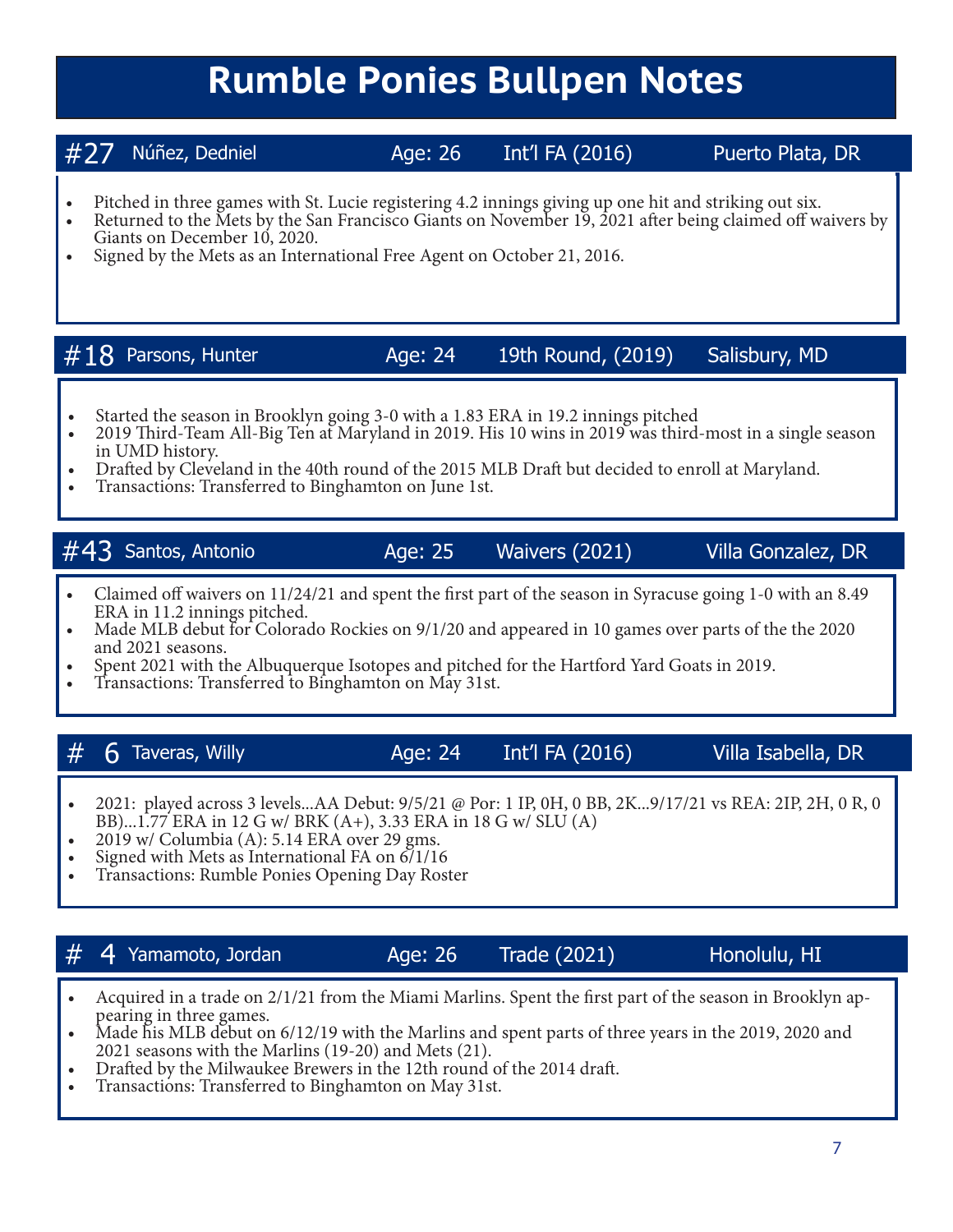## **Rumble Ponies Field Staff**

**Reid Brignac - Manager - 1st season with Binghamton - 3rd year in the Mets organization.** Brignac comes to Binghamton after serving as the manager of the St. Lucie Mets (Low-A) in 2021. He appeared in parts of nine years in the major leagues with the Tampa Bay Rays, Colorado Rockies, Atlanta Braves, Philadelphia Phillies, New York Yankees, and Miami Marlins. He was initially drafted by the Rays in the second round of the 2004 MLB Draft.

**Jerome Williams - Pitching Coach - 1st season with Binghamton -** Williams also held the same position on Brignac's staff with St. Lucie and is entering his fourth season in the Mets organization following a 20-year playing career. He pitched for 11 years in the major leagues with the Giants, Angels, Cubs, Cardinals, Rangers, Phillies, Nationals and Astros compiling a 52-66 record with a 4.59 ERA in 236 career games.

**Tommy Joseph - Hitting Coach - 1st season with Binghamton - 2nd year in the Mets organization**. Joseph joins Brignac and Williams in being promoted from the same position in St. Lucie to Double-A Binghamton. He is entering his second season with the Mets organization after retiring from his playing career following the 2020 season. He spent two seasons in the major leagues with the Phillies in 2016-17 hitting .247 with 43 home runs and 116 RBI in 249 major league games.

**Mariano Duncan - Bench Coach** - **1st season with Binghamton** - arrives in the Southern Tier after serving as the bench coach for the Brooklyn Cyclones (High-A) in 2020. He is entering his fourth year in the Mets organization. The former infielder played 12 major league seasons with the Dodgers, Reds, Phillies, Yankees, and Blue Jays. He was a member of two World Series champions (1990 Cincinnati Reds, 1996 New York Yankees) and was inducted into the Dominican Republic Baseball Hall of Fame in 2008.

**Vanessa Weisbach - Athletic Trainer - 1st season with Binghamton. Ryan Orr - Performance Coach - 1st season with Binghamton**

| 2022 vs. Reading (4-3) |              |               |  |  |
|------------------------|--------------|---------------|--|--|
| Date                   | <b>Venue</b> | <b>Result</b> |  |  |
| $5/24$                 | Reading      | $W$ 4-3 (10)  |  |  |
| 5/25                   | Reading      | $L$ 5-1       |  |  |
| 5/26                   | Reading      | W 6-4         |  |  |
| 5/27                   | Reading      | W 6-4         |  |  |
| 5/28                   | Reading      | $L$ 11-2      |  |  |
| 5/29                   | Reading      | W 9-7         |  |  |
| 6/21                   | Binghamton   | $L$ 7-6       |  |  |
| $6/22$                 | Binghamton   |               |  |  |
| 6/23                   | Binghamton   |               |  |  |
| 6/24                   | Binghamton   |               |  |  |
| 6/25                   | Binghamton   |               |  |  |
| 6/26                   | Binghamton   |               |  |  |
| 8/23                   | Reading      |               |  |  |
| 8/24                   | Reading      |               |  |  |
| 8/25                   | Reading      |               |  |  |
| 8/26                   | Reading      |               |  |  |
| 8/27                   | Reading      |               |  |  |
| 8/28                   | Reading      |               |  |  |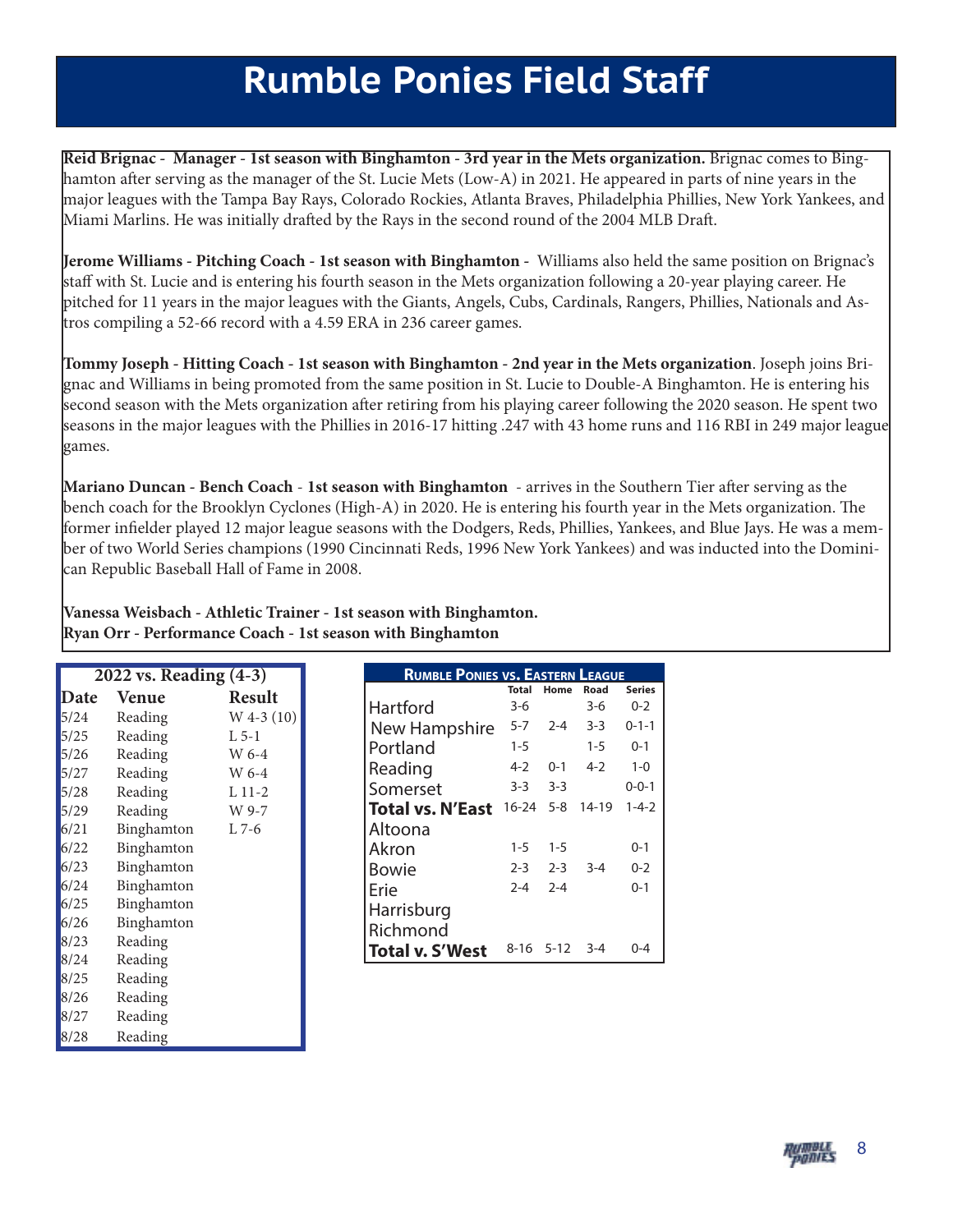## **Rumble Ponies Odds & Ends**

|                                                             | <b>High's and Lows</b> |                                                          |                                                     |              |                | <b>MISCELLANEOUS</b>                                                              |
|-------------------------------------------------------------|------------------------|----------------------------------------------------------|-----------------------------------------------------|--------------|----------------|-----------------------------------------------------------------------------------|
|                                                             |                        |                                                          |                                                     |              |                |                                                                                   |
| <b>Runs/Hits/Errors/LOB</b><br>Most Runs, Game:             | 18                     | 4/11/08 @ ERI                                            | Jake Mangum                                         | 12           |                | 10+ Game Hitting Streaks (3 in 2022)<br>$4/29 - 5/14$                             |
| Most Runs, Inning:                                          | 11                     | 4/12/13 @ NH, 4th                                        | Francisco Alvarez                                   | 12           |                | $5/29 - 6/14$                                                                     |
| Most Hits, Game:                                            | 22                     | 4/11/08 @ ERI                                            | <b>Brett Baty</b>                                   | 12           |                | $6/8$ -present                                                                    |
| Most Hits, Inning:                                          | 9                      | 6/8/08 v New Britain                                     |                                                     |              |                | Multi-Homer Games (2)                                                             |
| Fewest Hits, Game:                                          | $\bf{0}$               | $4/25$ v POR                                             | Francisco Alvarez                                   | $\mathbf{2}$ |                | 5/26/22 @ REA                                                                     |
| Most Errors, Game:                                          | 6                      | Last: 6/24/21 @ REA                                      | Ronny Mauricio                                      | 2            |                | 6/5/22 v SOM                                                                      |
| Most Errors by Opponent:                                    | $\overline{4}$         | $4/4 \omega$ NH, $6/21$ v RIC                            |                                                     |              |                |                                                                                   |
| Most Left on Base:                                          | 25                     | 5/5/22 @ HFD                                             | Brett Baty & Ronny Mauricio 5/11/22 @ NH            |              |                | Back-to-Back Home Runs (2)                                                        |
| <b>Game Duration</b>                                        |                        |                                                          | Francisco Alvarez & Ronny Mauricio 6/5/22, v SOM    |              |                |                                                                                   |
| Longest Game, Time (9 inn):                                 | 4:02                   | 4/27/04 v TRE                                            |                                                     |              |                |                                                                                   |
| Longest Game, Time (10+ inn):                               | 5:30                   | 6/30/95 @ TRE (13 inn)                                   |                                                     |              |                | Grand Slams (1 in 2022, 2 in 2021)                                                |
| Longest Game, Innings:                                      | 17                     | 7/24/15 @ TRE                                            | <b>Matt Winaker</b>                                 |              |                | 4/10/22 @ HFD                                                                     |
| Quickest Game, Time (9 inn):                                | 1:42                   | $9/2/95$ v. New Haven                                    | David Rodriguez                                     |              |                | 7/22 v. ERI                                                                       |
| Quickest Game, Time (7 inn):                                | 1:19                   | $8/3/17$ v TRE $(G1)$                                    | Carlos Rincon                                       |              |                | 8/4 v. HFD                                                                        |
| Attendance                                                  |                        |                                                          |                                                     |              |                | Victories When Trailing in Final Turn At-Bat (2)                                  |
| Largest Crowd, Home:                                        | 7,491                  | 6/21/22 v. REA                                           | $6/11/21$ v. Bowie                                  |              |                | Trailed 4-1 in 9th (W 5-4)                                                        |
| Largest Crowd, Road:                                        | 9,778                  | 7/3/01 @ REA                                             | 6/1/21 @ NH                                         |              |                | Trailed 6-4 in 9th (W 8-7 (10))                                                   |
| Team Miscellaneous                                          |                        |                                                          |                                                     |              |                |                                                                                   |
| Longest Winning Streak:                                     | 15                     | 7/22/00-8/8/00                                           |                                                     |              |                | Walk-Off Winning Plays (2 in 2022)                                                |
| Longest Losing Streak:                                      | 11                     | $8/29/04 - 9/9/04$                                       | Zach Ashford 5/21/22                                |              |                | walk-off single v. Akron (5-4 W) (11)                                             |
| Largest Margin of Victory:                                  | 14                     | $7/16/18$ v. POR (16-2)                                  | Francisco Alvarez 6/4/22                            |              |                | walk-off sacrifice fly v. Somerset (3-2 W) (10)                                   |
| Largest Margin of Defeat:                                   | 18                     | $5/31/19$ v POR (20-2)                                   |                                                     |              |                |                                                                                   |
| Largest Deficit Overcome in Win:                            | 6                      | Last: 6/27/21 @ REA                                      | Francisco Alvarez                                   |              | $\overline{4}$ | 4+ Hit Games (3)<br>5/26/22 @ REA                                                 |
| <b>Team Batting</b>                                         |                        |                                                          | Carlos Cortes                                       |              | $\overline{4}$ | 5/27/22 @ REA                                                                     |
| Most Home Runs, Game:                                       | 7                      | 8/15/97 @ POR                                            | Hayden Senger                                       |              | $\overline{4}$ | 5/30/22 v. SOM                                                                    |
| Most Triples, Game:                                         | $\overline{4}$         | 4/30/10 @ AKR                                            |                                                     |              |                |                                                                                   |
| Most Doubles, Game:                                         | 8                      | 7/7/10 @ ALT                                             |                                                     |              |                |                                                                                   |
| Most Extra-Base Hits, Game:                                 | 8                      | $4/23 \omega$ AKR (7 2B, 1 3B)                           |                                                     |              |                |                                                                                   |
| Most Double Plays:                                          | $\overline{4}$         | 5/11/18 @ POR                                            |                                                     |              |                | 4+ RBI Games (9)                                                                  |
| Most Stolen Bases, Game:                                    | 8                      | 6/7/07 @TRE                                              | Carlos Cortes (5)                                   |              |                | 6/3/21 @NH                                                                        |
| Most Strikeouts, 9 inn Game:                                | 15                     | Last: 6/27/21 @ REA                                      | Mark Vientos (4)                                    |              |                | 6/24/21 @REA                                                                      |
| Most Strikeouts, All Games:<br>Most Walks, Game:            | 20<br>13               | $7/4/14$ v. ERI (16 inn)                                 | Carlos Cortes (4)<br>Carlos Cortes (4)              |              |                | 6/26/21 @REA<br>6/27/21 @REA                                                      |
| <b>Individual Batting</b>                                   |                        | 7/24/17 @ AKR                                            | Wagner Lagrange (6)                                 |              |                | 7/2/21 @RIC (G1)                                                                  |
| Most Hits, Game:                                            | $\overline{4}$         | Last: Hayden Senger 5/30/22                              | Mark Vientos (4)                                    |              |                | 7/5/21 @RIC                                                                       |
| Most Runs, Game:                                            | 4                      | Kevin Kaczmarski, 4/22/19 @                              | Brett Baty (6)                                      |              |                | 7/24/21 v. ERI                                                                    |
| <b>AKR</b>                                                  |                        |                                                          | Brett Baty (4)                                      |              |                | $8/12/21$ v. HFD                                                                  |
| Most Total Bases, Game:                                     | 8                      | Andres Gimenez, 4/18 @ ERI                               | Jake Mangum (4)                                     |              |                | 8/21/21 v. POR                                                                    |
| Most RBI, Game:                                             | 6                      | Patrick Mazeika, 5/15 vs. ALT                            |                                                     |              |                | <b>Rumble Ponies' Last</b>                                                        |
| Longest Hitting Streak:                                     | 18                     | Ali Sanchez, (6/1 - 6/27)                                | Event                                               | Date         | Opponent       | <b>Notes</b>                                                                      |
| <b>Team Pitching</b>                                        |                        |                                                          | Walk-Off Win:                                       | 6/4/22       | v SOM          | Francisco Alvarez Sacrifice Fly (10th inn)                                        |
| Most Runs Allowed, Game:                                    | 20                     | 5/31/19 v. POR                                           | Walk-Off Home Run:                                  | 8/7/19       |                | v HBG (G2) Patrick Mazeika 3-run home run (7th inn)                               |
| Most Runs Allowed, Inning:                                  | 8                      | 4/09/22 @ HFD -3rd, 4/14/22 v BOW -7th,                  | Walk-Off Loss:                                      | 6/17/22      | @ BOW          | Cody Roberts RBI single (10th inn)                                                |
|                                                             |                        | 4/24 @ POR- 1st, 5/19 v. AKR-5th                         | Walk-Off Loss on HR:                                | 5/4/21       | @ AKR          | Oscar Gonzalez 3-run home run (9th inn)                                           |
| Most Hits Allowed, Game:                                    | 26                     | $5/31/19$ v POR                                          | Back-to-Back HR:                                    | 6/5/22       | v. SOM         | Francisco Alvarez & Ronny Mauricio                                                |
| Fewest Hits Allowed, Game:                                  | $\boldsymbol{0}$       | Last: 6/22/21 @REA                                       | Three Consecutive HR: 7/20/19<br><b>Grand Slam:</b> | 4/10/22      | @ AKR<br>@ HFD | Jason Krizan, Patrick Mazeika, David Thompson<br>Matt Winaker (off Michael Baird) |
| Most Hits Allowed, Inning:                                  | 9                      | 7/20/21 v ERI, 3rd                                       | Gave up Grand Slam:                                 | 8/7/21       | v POR          | Hudson Potts (off Mitch Ragan)                                                    |
| Most HR Allowed, Game:                                      | 8                      | $8/19/01$ v NB                                           | Inside-the-Park Home Run: 7/17/10                   |              | @ NH           | Josh Satin                                                                        |
| Most Strikeouts, 9 inn Game:<br>Most Strikeouts, All Games: | 18<br>20               | $4/10/95$ v New Haven<br>$4/20/06$ v. ERI                | Pinch-Hit Home Run:                                 | 8/7/19       |                | v HBG (G1) Mike Paez                                                              |
| Most Walks, Game:                                           | 11                     | $4/3/14$ v. AKR                                          | Three-Homer Game:                                   | 8/27/18      | @ HFD          | Jhoan Urena                                                                       |
| Most Pitchers Used, Game:                                   | $\overline{7}$         | $9/5/16$ v. ERI                                          | Opp. Three-Homer Game:                              | 8/29/13      | @ BOW          | <b>Brandon Waring</b>                                                             |
|                                                             |                        |                                                          | Hit for the Cycle:                                  | 5/13/18      | @ POR          | Jeff McNeil (3B>1B>2B>HR)                                                         |
| <b>Individual Starters</b>                                  |                        |                                                          | Had a 5-Hit Game:                                   | 7/25/18      | @ BOW          | Joey Terdoslavich (5-5)                                                           |
| Most Innings Pitched:                                       | 9.0                    | Mickey Jannis, 8/28 v POR                                | Opp. 5-Hit Game:<br>Complete-Game Shutout: 7/18/17  | 4/25/15      | v NH           | KC Hobson (5-5)<br>v AKR (G2) P.J. Conlon (7 inn)                                 |
| Fewest IP (Excluding Rehab):                                | 1.2                    | David Peterson, 4/29 v AKR                               | No-Hitter:                                          | 6/22/21      | @ REA          | Josh Walker, Andrew Mitchell                                                      |
| Most Hits Allowed:                                          | 11                     | Tony Dibrell, 8/16 v HFD                                 | Opponent No-Hitter:                                 | 4/25/19      | v POR          | Kyle Hart, Daniel McGrath, Adam Lau                                               |
| Most Runs Allowed:<br>Most Strikeouts:                      | 8<br>12                | Tommy Wilson, 6/25 v ERI                                 | Triple Play:                                        | 7/17/13      | v RIC          | Wilfredo Tovar (SS) - Justin Turner                                               |
| Most Walks:                                                 | $\overline{4}$         | Mickey Jannis, 8/17 v HFD<br>Mike Gibbons, 4/7 @ NH      |                                                     |              | (2B)           |                                                                                   |
|                                                             |                        |                                                          | Hit into a Triple Play:                             | 8/23/14      | v AKR          | Dilson Herrera                                                                    |
| <b>Individual Relievers</b>                                 |                        |                                                          | Drew 6,000+ at Home: 7/4/19                         |              | v AKR          | 6,129                                                                             |
| Most Innings Pitched:                                       | 4.1                    | Dan Goggin, 6/16 v POR                                   |                                                     |              |                |                                                                                   |
| Most Hits Allowed:                                          | 7                      | Kevin Gadea, 5/19 v AKR                                  |                                                     |              |                |                                                                                   |
| Most Runs Allowed:                                          | 6                      | Last: Dan Goggin, 6/8 v BOW                              |                                                     |              |                |                                                                                   |
| Most Strikeouts:<br>Most Walks:                             | 5<br>$\mathfrak{Z}$    | Matt Blackham, 4/17 v NH<br>Last: Zack Jones, 4/22 @ AKR |                                                     |              |                | 9                                                                                 |
|                                                             |                        |                                                          |                                                     |              |                |                                                                                   |

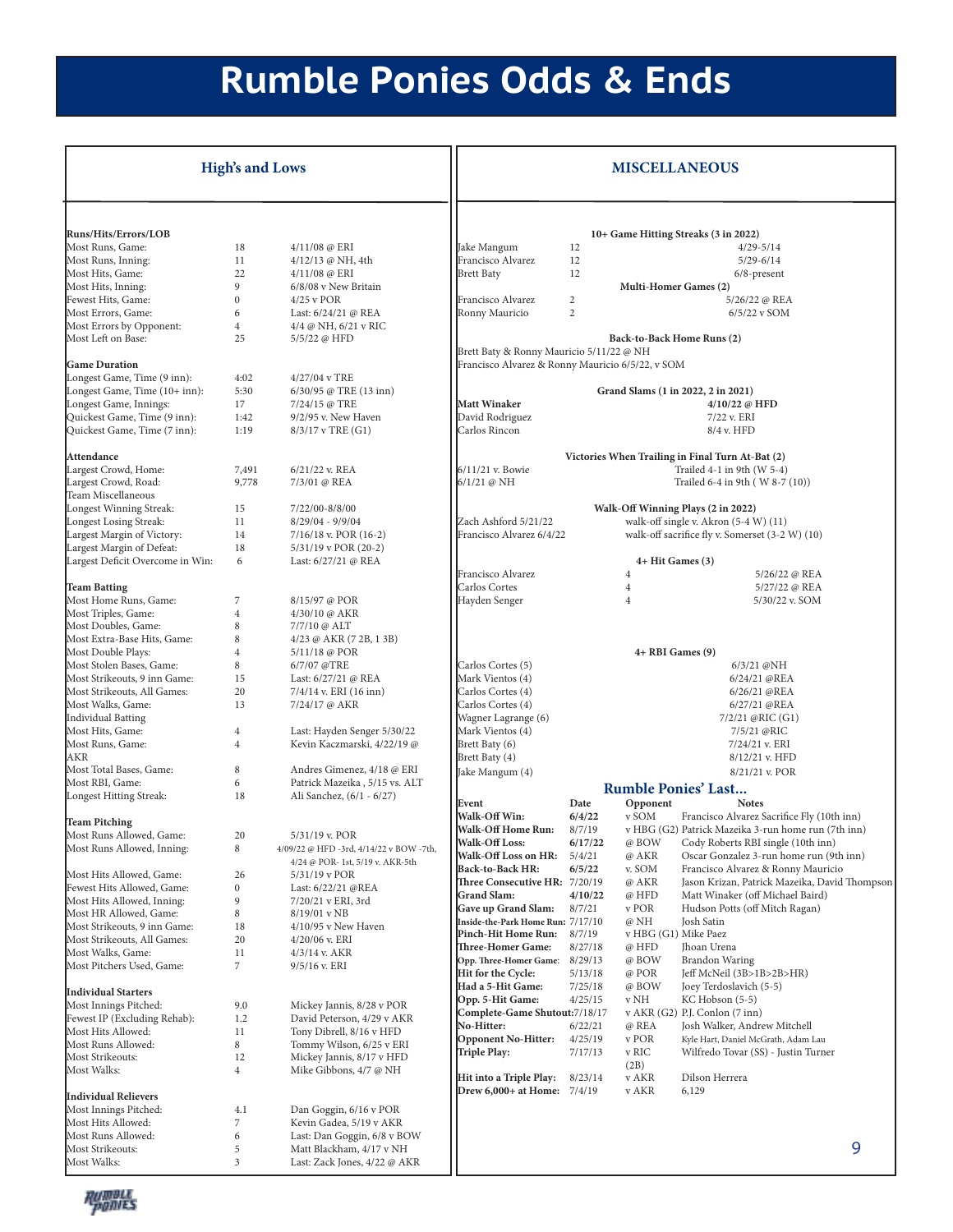## **Binghamton Rumble Ponies Game-by-Game**

| Date            | Opponent Result         |              | Record    | Place   | Time              |       |                 |        |       |      |    |
|-----------------|-------------------------|--------------|-----------|---------|-------------------|-------|-----------------|--------|-------|------|----|
| 4/8             | @ Hartford W 8-2        |              | $1 - 0$   | $T-1st$ | 2:59              | Date  | Opponent Result | Record | Place | Time |    |
| 4/9             | @ Hartford L 13-2       |              | $1 - 1$   | T-2nd   | 2:44 (1:53 delay) | 7/4   | v. Portland     |        |       |      |    |
|                 |                         |              |           |         |                   | 7/5   | v. Portland     |        |       |      |    |
| 4/10            | @ Hartford L 10-8       |              | $1 - 2$   | T-2nd   | 2:41              | 7/6   | v. Portland     |        |       |      |    |
| 4/12            | v. Bowie                | W 9-4        | $2 - 2$   | T-2nd   | 2:58              | 7/7   | v. Portland     |        |       |      |    |
| 4/13            | v. Bowie                | $L$ 4-3      | $2 - 3$   | T-2nd   | 2:58              | 7/8   | v. Portland     |        |       |      |    |
| 4/14            | v. Bowie                | $L$ 10-2     | $2 - 4$   | T-4th   | 3:11 (:29 delay)  | 7/9   | v. Portland     |        |       |      |    |
| 4/15            | v. Bowie                | $L6-2$       | $2 - 5$   | 6th     | 2:34              | 7/10  | v. Portland     |        |       |      |    |
| 4/17            | v. Bowie                | W 9-6        | $3 - 5$   | 5th     | 2:40              | 7/12  |                 |        |       |      |    |
| 4/19            | @ Portland L 6-5        |              | $3 - 6$   | 5th     | 2:48              |       | @ Erie          |        |       |      |    |
| 4/20            | @ Portland W 6-1        |              | $4-6$     | 5th     | 2:32              | 7/13  | @ Erie          |        |       |      |    |
| 4/21            | @ Portland L 12-5       |              | $4 - 7$   | 5th     | 2:46              | 7/14  | @ Erie          |        |       |      |    |
| 4/22            | @ Portland L 3-2 (10)   |              | $4 - 8$   | 5th     | 2:52              | 7/15  | @ Erie          |        |       |      |    |
|                 |                         |              |           |         |                   | 7/16  | @ Erie          |        |       |      |    |
| 4/23            | @ Portland L 4-3        |              | $4 - 9$   | 5th     | 2:28              | 7/17  | @ Erie          |        |       |      |    |
| 4/24            | @ Portland L 13-5       |              | $4 - 10$  | 5th     | 2:54              | 7/22  | v. Hartford     |        |       |      |    |
| 4/27            | v. Erie                 | $L$ 5-0      | $4 - 11$  | 6th     | 1:57              | 7/23  | v. Hartford     |        |       |      |    |
| 4/27            | v. Erie                 | $L$ 10-2     | $4 - 12$  | 6th     | 2:15              | 7/24  | v. Hartford     |        |       |      |    |
| 4/28            | v. Erie                 | L 7-5        | $4 - 13$  | 6th     | 2:39              | 7/26  | v. NH           |        |       |      |    |
| 4/29            | v. Erie                 | W 2-0        | $5 - 13$  | 6th     | 2:19              | 7/27  | v. NH           |        |       |      |    |
| 4/30            | v. Erie                 | $L$ 3-1      | $5 - 14$  | 6th     | 2:37              |       |                 |        |       |      |    |
| 5/1             | v. Erie                 | W 6-3        | $6 - 14$  | 6th     | 2:20              | 7/28  | v. NH           |        |       |      |    |
| 5/3             | @ Hartford W 4-2        |              | $7 - 14$  | 6th     | 3:03              | 7/29  | v. NH           |        |       |      |    |
| 5/4             | @ Hartford L 3-2 (11)   |              | $7 - 15$  | 6th     | 2:26              | 7/30  | v. NH           |        |       |      |    |
|                 |                         |              |           |         |                   | 7/31  | v. NH           |        |       |      |    |
| 5/5             | @ Hartford L 5-3        |              | $7 - 16$  | 6th     | 2:51              | 8/2   | @ Somerset      |        |       |      |    |
| 5/6             | @ Hartford L 4-0        |              | $7 - 17$  | 6th     | 1:57              | 8/3   | @ Somerset      |        |       |      |    |
| 5/7             | @ Hartford W 5-4        |              | $8 - 17$  | 6th     | 2:53              | 8/4   | @ Somerset      |        |       |      |    |
| 5/8             | @ Hartford L 7-2        |              | $8 - 18$  | 6th     | 2:15              | 8/5   | @ Somerset      |        |       |      |    |
| 5/10            | @ NH                    | W 2-1        | $9 - 18$  | 6th     | 2:41              | 8/6   | @ Somerset      |        |       |      |    |
| 5/11            | @ NH                    | W 9-2        | $10 - 18$ | 6th     | 2:31              |       |                 |        |       |      |    |
| 5/12            | @ NH                    | L 7-2        | $10-19$   | 6th     | 2:15              | 8/7   | @ Somerset      |        |       |      |    |
| 5/13            | @ NH                    | L 7-3        | $10 - 20$ | 6th     | 2:35              | 8/9   | v. Altoona      |        |       |      |    |
| 5/14            | @ NH                    | W 9-4        | $11 - 20$ | 6th     | 2:43              | 8/10  | v. Altoona      |        |       |      |    |
|                 |                         | $L$ 5-4      |           |         | 2:31              | 8/11  | v. Altoona      |        |       |      |    |
| 5/15            | @ NH                    |              | $11 - 21$ | 6th     |                   | 8./12 | v. Altoona      |        |       |      |    |
| 5/17            | v. Akron                | $L$ 5-2      | $11 - 22$ | 6th     | 2:55              | 8/13  | v. Altoona      |        |       |      |    |
| 5/18            | v. Akron                | $L$ 5-3      | $11 - 23$ | 6th     | 2:47 (:28 delay)  | 8/14  | v. Altoona      |        |       |      |    |
| 5/19            | v. Akron                | L 13-1       | $11 - 24$ | 6th     | 2:24              | 8.16  | @ Richmond      |        |       |      |    |
| 5/20            | v. Akron                | $L$ 4-2      | $11 - 25$ | 6th     | 2:36              | 8/17  | @ Richmond      |        |       |      |    |
| 5/21            | v. Akron                | $W$ 5-4 (11) | $12 - 25$ | 6th     | 3:08              |       |                 |        |       |      |    |
| 5/22            | v. Akron                | $L9-6(8)$    | $12 - 26$ | 6th     | 2:43 (:28 delay)  | 8/18  | @ Richmond      |        |       |      |    |
| 5/24            | @ Reading W 4-3 (10)    |              | $13 - 26$ | 6th     | 2:37              | 8/19  | @ Richmond      |        |       |      |    |
| 5/25            | @ Reading L 5-1         |              | $13 - 27$ | 6th     | 2:17              | 8/20  | @ Richmond      |        |       |      |    |
| 5/26            | @ Reading W 6-4         |              | 14-27     | 6th     | 2:38              | 8/21  | @ Richmond      |        |       |      |    |
|                 |                         |              |           |         |                   | 8/23  | @ Reading       |        |       |      |    |
| 5/27            | @ Reading W 6-4         |              | $15 - 27$ | 6th     | 2:31              | 8/24  | @ Reading       |        |       |      |    |
| 5/28            | @ Reading L 11-2        |              | $15 - 28$ | 6th     | 2:17              | 8/25  | @ Reading       |        |       |      |    |
| 5/29            | @ Reading W 9-7         |              | 16-28     | 6th     | 2:48              | 8/26  | @ Reading       |        |       |      |    |
| 5/30            | v. Somerset W 13-2      |              | $17 - 28$ | 6th     | 2:59              | 8/27  | @ Reading       |        |       |      |    |
| 6/2             | v. Somerset W 5-3       |              | 18-28     | 6th     | 1:38              | 8/28  | @ Reading       |        |       |      |    |
| 6/2             | v. Somerset $L$ 6-4 (8) |              | 18-29     | 6th     | 2:30              |       |                 |        |       |      |    |
| 6/3             | v. Somerset L 7-2       |              | $18 - 30$ | 6th     | 2:50              | 8/30  | v. Somerset     |        |       |      |    |
| 6/4             | v. Somerset W 3-2 (10)  |              | 19-30     | 6th     | 2:49              | 8/31  | v. Somerset     |        |       |      |    |
| 6/5             | v. Somerset L 5-4       |              | 19-31     | 6th     | 2:19              | 9/1   | v. Somerset     |        |       |      |    |
| 6/8             | v. NH                   | $L_{2-1}$    | 19-32     | 6th     | 1:56              | 9/2   | v. Somerset     |        |       |      |    |
|                 |                         |              |           |         |                   | 9/3   | v. Somerset     |        |       |      |    |
| 6/8             | v. NH                   | W 4-1        | $20 - 32$ | 6th     | 2:00              | 9/4   | v. Somerset     |        |       |      |    |
| $6/9$<br>$6/10$ | v. NH                   | $L9-5$       | $20 - 33$ | 6th     | 2:46 (:29 delay)  | 9/6   | @ Portland      |        |       |      |    |
|                 | v. NH                   | $L$ 4-0      | $20 - 34$ | 6th     | 2:17              | 9/7   | @ Portland      |        |       |      |    |
| 6/11            | v. NH                   | L 7-5        | $20 - 35$ | 6th     | 2:56              | 9/8   | @ Portland      |        |       |      |    |
| 6/12            | v. NH                   | W 7-4        | $21 - 35$ | 6th     | 2:44              | 9/9   | @ Portland      |        |       |      |    |
| 6/14            | @ Bowie                 | $L9-0$       | $21 - 36$ | 6th     | 2:26              |       | @ Portland      |        |       |      |    |
| 6/15            | @ Bowie                 | W 13-1       | $22 - 36$ | 6th     | 2:12              | 9/10  |                 |        |       |      |    |
| 6/15            | @ Bowie                 | $L$ 4-0      | $22 - 37$ | 6th     | 1:54              | 9/11  | @ Portland      |        |       |      |    |
| 6/16            | @ Bowie                 | $L$ 7-6      | $22 - 38$ | 6th     | 2:41              | 9/13  | v. Hartford     |        |       |      |    |
| 6/17            | @ Bowie                 | $L$ 9-8 (10) | $22 - 39$ | 6th     | 3:13              | 9/14  | v. Hartford     |        |       |      |    |
|                 |                         |              |           |         |                   | 9/15  | v. Hartford     |        |       |      |    |
| 6/18            | @ Bowie                 | W 8-5        | $23 - 39$ | 6th     | 2:44              | 9/16  | v. Hartford     |        |       |      |    |
| 6/19            | @ Bowie                 | W 8-4        | 24-39     | 6th     | 3:02              | 9/17  | v. Hartford     |        |       |      |    |
| 6/21            | v. Reading              | L 7-6        | 24-40     | 6th     | 2:51              | 9/18  | v. Hartford     |        |       |      |    |
| 6/22            | v. Reading              |              |           |         |                   |       |                 |        |       |      |    |
| 6/23            | v. Reading              |              |           |         |                   |       |                 |        |       |      |    |
| 6/24            | v. Reading              |              |           |         |                   |       |                 |        |       |      |    |
| 6/25            | v. Reading              |              |           |         |                   |       |                 |        |       |      |    |
| 6/26            | v. Reading              |              |           |         |                   |       |                 |        |       |      |    |
| 6/28            | @ Hartford              |              |           |         |                   |       |                 |        |       |      |    |
| 6/29            | @ Hartford              |              |           |         |                   |       |                 |        |       |      |    |
| 6/30            | @ Hartford              |              |           |         |                   |       |                 |        |       |      |    |
|                 |                         |              |           |         |                   |       |                 |        |       |      |    |
| 7/1             | @ Hartford              |              |           |         |                   |       |                 |        |       |      |    |
| 7/2             | @ Hartford              |              |           |         |                   |       |                 |        |       |      |    |
| 7/3             | @ Hartford              |              |           |         |                   |       |                 |        |       |      |    |
|                 |                         |              |           |         |                   |       |                 |        |       |      | 10 |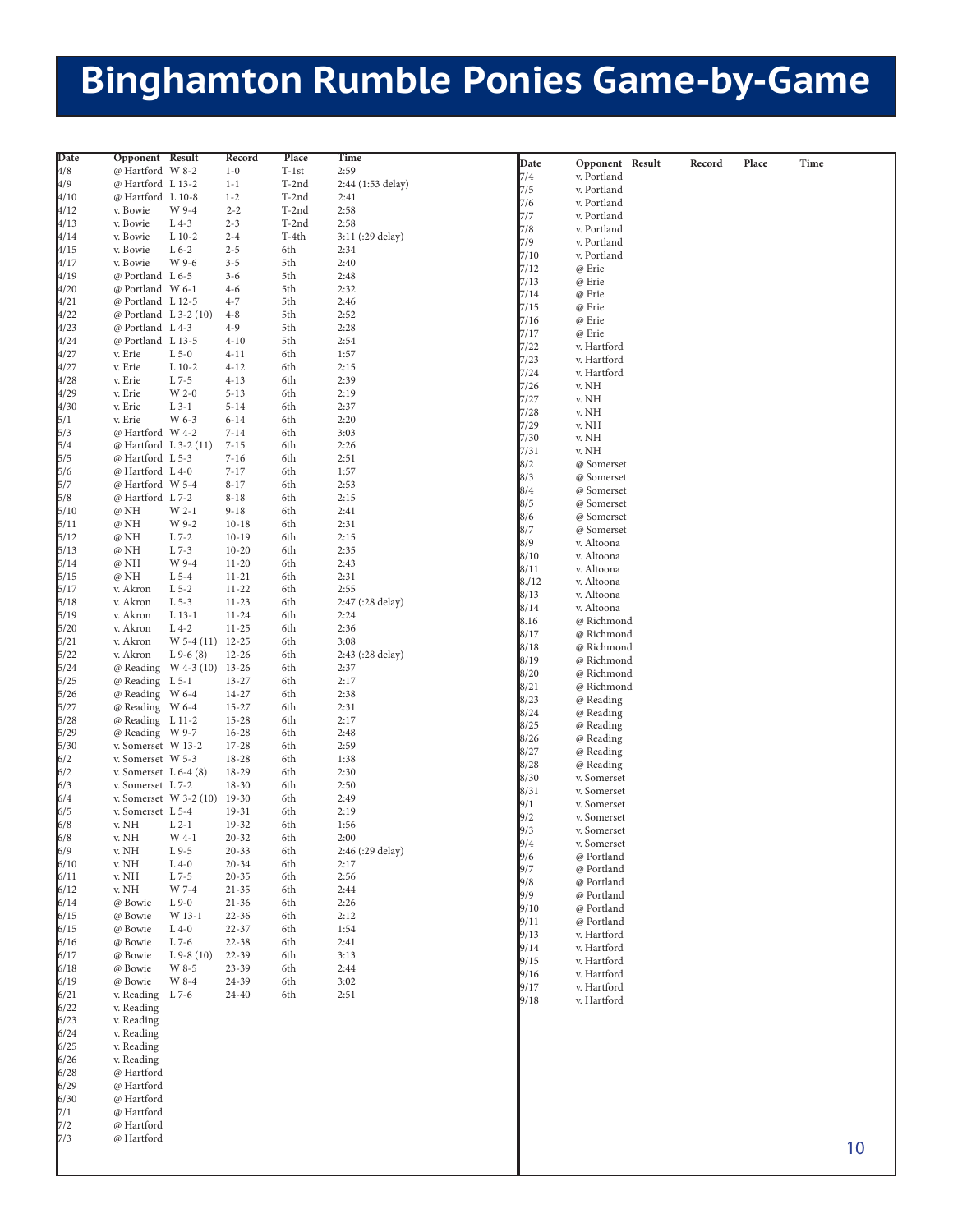## **Rumble Ponies Transactions**

| Date   | Player                   | Transaction                                                                    |    |
|--------|--------------------------|--------------------------------------------------------------------------------|----|
| 4/9    | Trey Cobb                | Transferred to AAA                                                             |    |
| 4/9    | Johneshwy Fargas         | Received from AAA                                                              |    |
| 4/12   | Manny Rodriguez          | Assigned from AAA                                                              |    |
| 4/12   | Andrew Edwards           | Assigned from Complex                                                          |    |
| 4/12   | Jose Colina              | Transferred to Development List (Retro to 4/9)                                 |    |
| 4/20   | Jose Colina              | Activated from AA Development List and Transferred to AAA                      |    |
| 4/20   | Juan Loyo                | Transferred to AA from Complex                                                 |    |
| 4/21   | Andrew Edwards           | Placed on AA Development List (Retro to 4/19)                                  |    |
| 4/22   | Marcel Renteria          | Placed on 7-day IL                                                             |    |
| 4/23   | Trey Cobb                | Transferred from AAA Syracuse to AA Binghamton                                 |    |
| 4/26   | Andrew Edwards           | Activated from Development List                                                |    |
| 4/26   | Juan Loyo                | Placed on Development List                                                     |    |
| 5/1    | Justin Lasko             | Placed on Development List                                                     |    |
| 5/1    | Kevin Gadea              | Placed on Development List                                                     |    |
| 5/2    | Jose Chacin              | Transferred from Brooklyn                                                      |    |
| 5/2    | Josh Hejka               | Transferred from Brooklyn                                                      |    |
| 5/2    | David Griffin            | Transferred from Brooklyn                                                      |    |
| 5/2    | Branden Fryman           | Transferred to Brooklyn                                                        |    |
| 5/2    | Brian Metoyer            | Placed on 7-day IL                                                             |    |
| 5/6    | Kevin Gadea              | Activated from Development List                                                |    |
| 5/6    | Jose Colina              | Placed on Binghamton Development List                                          |    |
| 5/9    | <b>Wyatt Young</b>       | Transferred from AAA Syracuse                                                  |    |
| 5/9    | Manny Rodriguez          | Placed on Development List                                                     |    |
| 5/12   | Johneshwy Fargas         | Transferred to AAA Syracuse                                                    |    |
| 5/12   | Jose Colina              | Activated from Development List                                                |    |
| 5/19   | Manny Rodriguez          | Transferred from Development List to AAA Syracuse                              |    |
| $5/21$ | Joe Zanghi               | Transferred to AAA Syracuse                                                    |    |
| 5/21   | Jesus Vargas             | Transferred from Brooklyn                                                      |    |
| 5/23   | <b>Antoine Duplantis</b> | Released                                                                       |    |
| $5/23$ | Quinn Brodey             | Transferred to Binghamton from AAA Syracuse                                    |    |
| 5/23   | <b>Carlos Cortes</b>     | Transferred to Binghamton from AAA Syracuse                                    |    |
| 5/23   | Jake Mangum              | Transferred to AAA Syracuse from Binghamton                                    |    |
| 5/26   | Johneshwy Fargas         | Transferred to Binghamton from AAA Syracuse                                    |    |
| 5/26   | Matt Winaker             | Transferred to FCL                                                             |    |
| 5/27   | <b>Brett Baty</b>        | Placed on 7-Day IL                                                             |    |
| 5/30   | Manny Rodriguez          | Transferred from AAA Syracuse                                                  |    |
| $5/31$ |                          | Bryce Montes de Oca Transferred to AAA Syracuse                                |    |
| 5/31   | Michel Otanez            | Transferred to AAA Syracuse                                                    |    |
| 5/31   | Trey Cobb                | Transferred to AAA Syracuse                                                    |    |
| 5/31   | Nate Fisher              | Transferred to AAA Syracuse                                                    |    |
| 5/31   | Antonio Santos           | Transferred to Binghamton from AAA Syracuse                                    |    |
| $5/31$ | Andrew Mitchell          | Activated from Development List and transferred to Binghamton<br>from Syracuse | 11 |